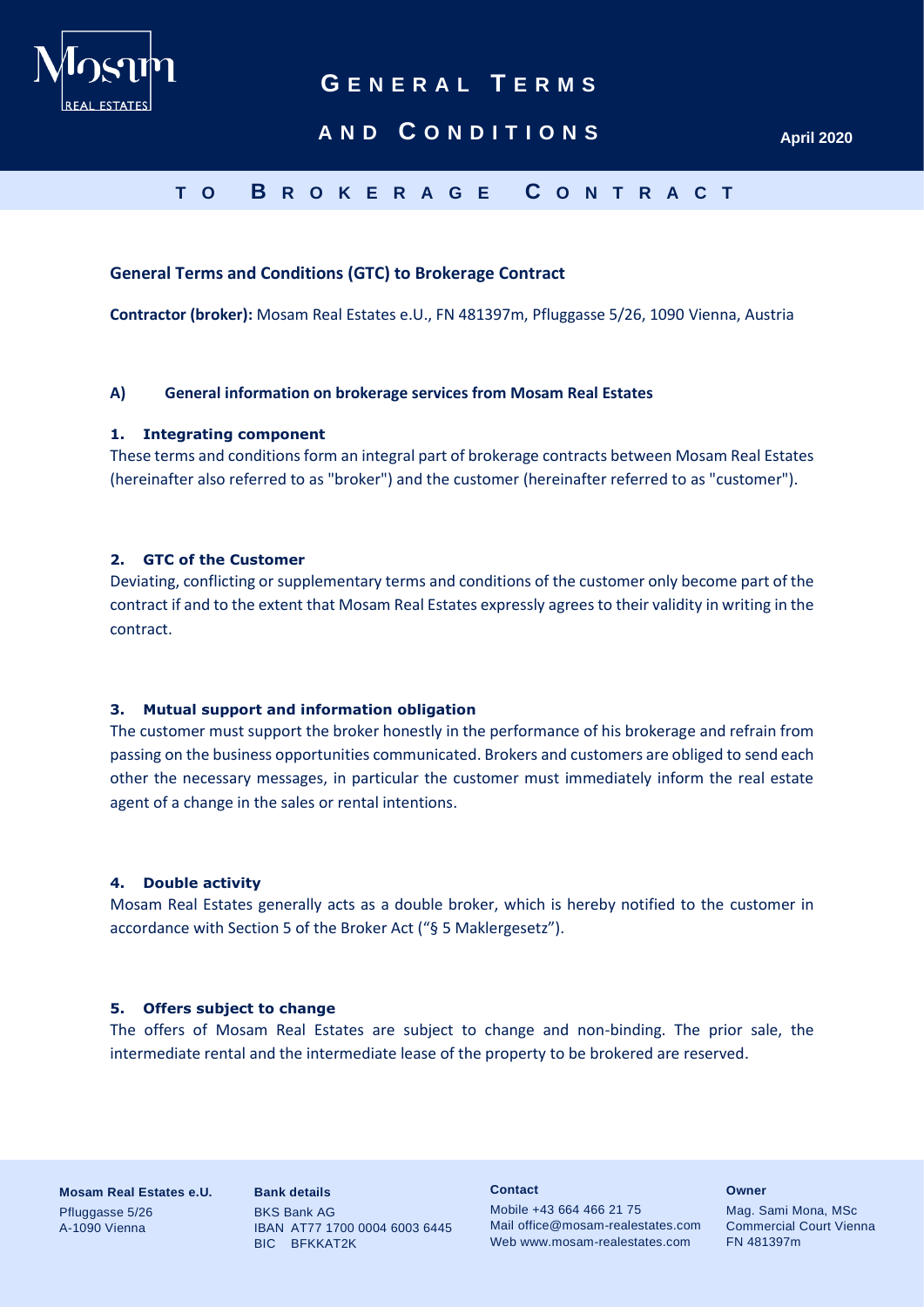

# **AND C O N D I T I O N S April 2020**

# **6. Known object**

If the customer already knows that an offered property is available for sale or rent, he must notify this immediately. If the customer fails to do this, Mosam Real Estates is considered to be the broker. If the conclusion of the contract is subsequently promoted by Mosam Real Estates in any way whatsoever, Mosam Real Estates is entitled to the agreed commission.

## **7. Contract duration**

7.1. In the case of a brokerage contract, the duration of the agreement is determined according to the contract concluded with the customer - usually six months for purchases and three months for rentals.

7.2. The search or offer order is unlimited. If the interested party no longer wishes Mosam Real Estates to continue working, they can terminate the contract at any time in writing. A termination has no effect on those legal transactions for which Mosam Real Estates had already worked for the client up to the time of the termination (written notice), provided that the brokered legal transaction (even after the notice of termination) comes about.

# **8. Commission (brokerage fee)**

8.1. Mosam Real Estates is entitled to a commission if the business to be brokered comes about through the contractual, meritorious activity of Mosam Real Estates with a third party. The commission is due to Mosam Real Estates even if it has been used for other purposes than through naming (e.g. through mediation). The naming in any case represents the fulfilment according to § 11 FAGG. The commission is due with the legal effectiveness of the brokered business.

8.2. The basis of assessment for the amount of the commission is always the purchase, rental or lease price that has actually been brokered (achieved) or the brokerage paid.

## **9. Commission agreement**

The customer must also pay the commission if

9.1. the customer, contrary to the course of the negotiations, refuses to conclude the transaction in accordance with the brokerage contract in good faith;

**Mosam Real Estates e.U.** Pfluggasse 5/26 A-1090 Vienna

**Bank details** BKS Bank AG IBAN AT77 1700 0004 6003 6445 BIC BFKKAT2K

**Contact**

Mobile +43 664 466 21 75 Mail office@mosam-realestates.com Web www.mosam-realestates.com

**Owner**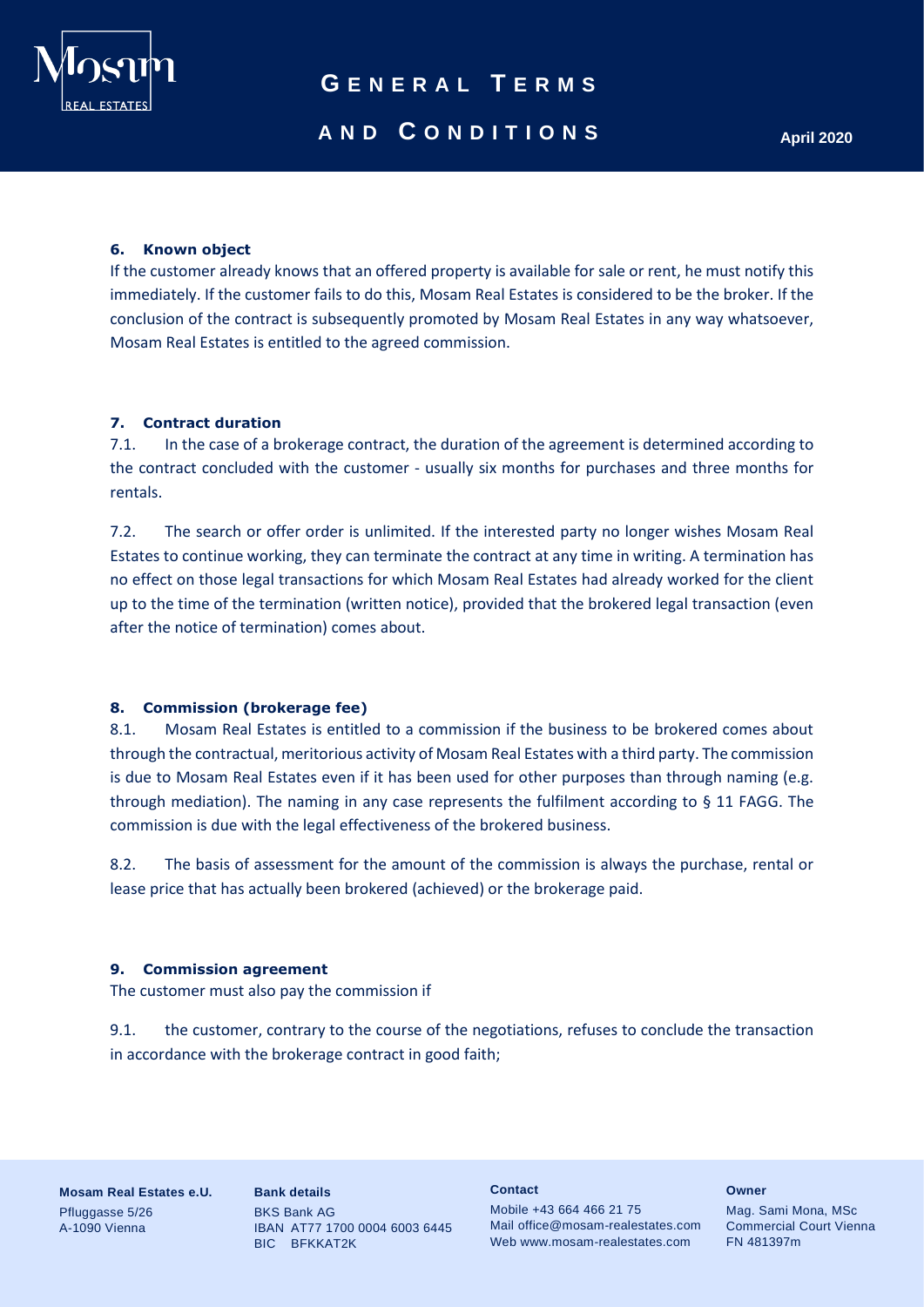

# **AND C O N D I T I O N S April 2020**

9.2. a legal transaction other than the agreed one (e.g. sale instead of rental) is concluded or the contract partner brokered by Mosam Real Estates makes a property other than the one provided for in the brokerage agreement the subject of the contract;

9.3. the customer has given a third party the opportunity to conclude a legal transaction announced by Mosam Real Estates and the latter concludes the transaction (disclosure of information);

9.4. the legal transaction does not come about with the third party brokered by Mosam Real Estates, but with another person because they exercise a legal or contractual right of first refusal, repurchase or entry;

# **10. Brokerage commission for purchase and exchange contracts**

Maximum commission acc. § 15 Real Estate Broker Ordinance (IMV) 1996 plus 20% VAT on purchase applies as follows:

# **A) when buying, selling or exchanging of**

- **Real estate or real estate shares**
- Real estate shares in which there is **ownership of the property** (condominium) or which is justified as agreed
- **All kinds of companies**
- Compensation for **super-certificates** ("Superädifikate") on a property

## **at a value**

• from EUR 48,448.51 ............................................................................................ **á 3 %**

from both customers (seller and buyer) each plus 20% VAT.

*\* Threshold regulation according to Section 12 (4) Real Estate Agent Regulation ("§ 12 Abs. 4 ImmobilienmaklerVO")*

## **B) in options**

**50% of the commission acc. Point 8. A**, which in the case of purchase is credited by the option holder.

**Mosam Real Estates e.U.** Pfluggasse 5/26 A-1090 Vienna

**Bank details** BKS Bank AG IBAN AT77 1700 0004 6003 6445 BIC BFKKAT2K

### **Contact**

Mobile +43 664 466 21 75 Mail office@mosam-realestates.com Web www.mosam-realestates.com

#### **Owner**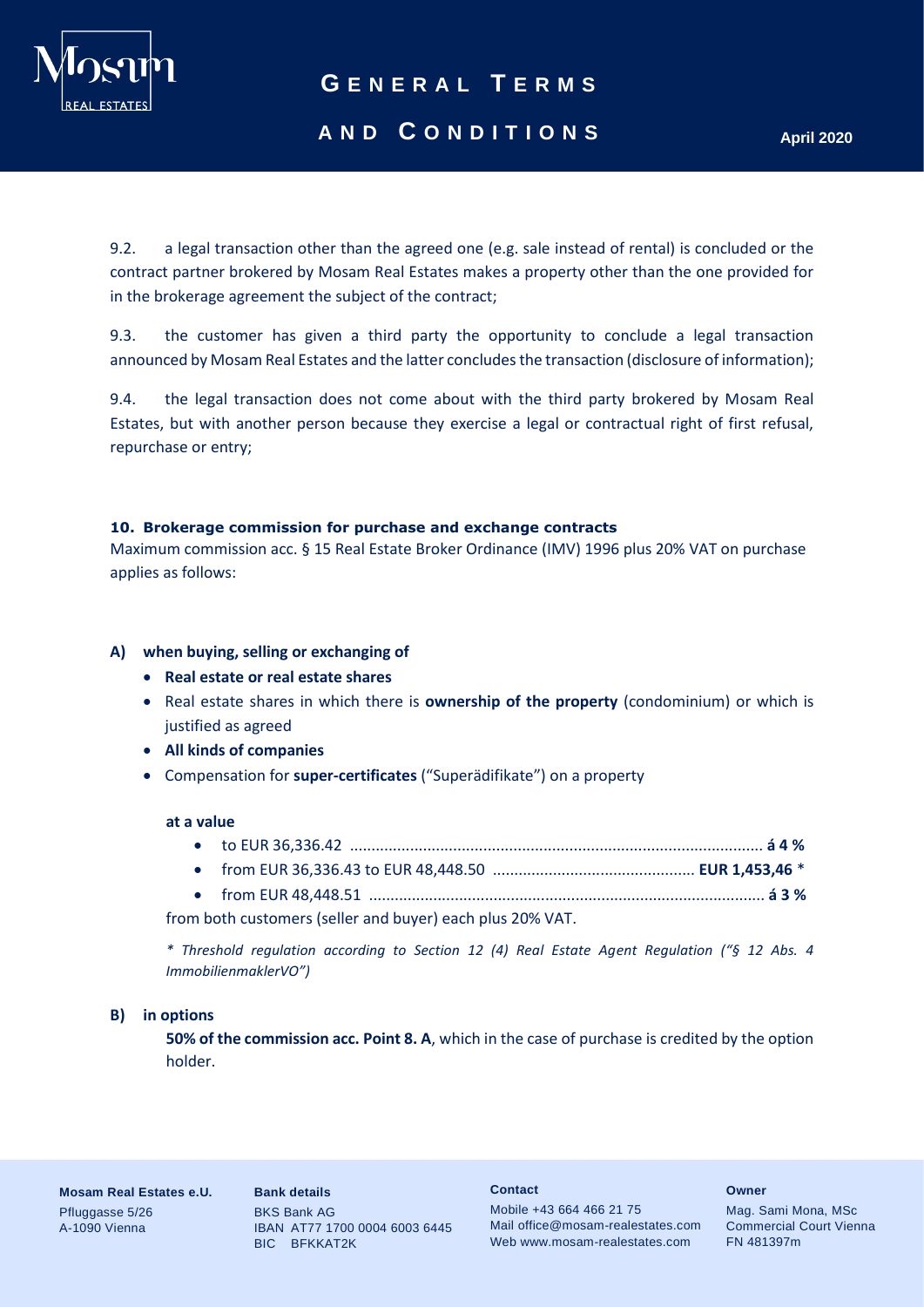

# **11. Brokerage fee for existing contracts**

Maximum commission in accordance with §§ 19 ff IMV 1996, each plus 20% VAT when arranging the main or sublease of apartments, single-family houses and business premises of all kinds and other usage and usage rights:

| <b>Contract duration</b>                                                     | <b>Landlord (Lessor)</b> | <b>Tenant (Lessee)</b><br><b>Commercial property</b> | <b>Tenant (Lessee)</b><br><b>Apartments and</b><br>family houses |
|------------------------------------------------------------------------------|--------------------------|------------------------------------------------------|------------------------------------------------------------------|
| indefinite or more than<br>three years                                       | 3 gross monthly rents    | 3 gross monthly rents                                | 2 gross monthly rents                                            |
| at least two years<br>(only commercial and<br>single-family houses)          | 3 gross monthly rents    | 2 gross monthly rents                                | 1 gross monthly rent                                             |
| - if extended to more than<br>three years or indefinitely                    |                          | - Extension to 3 GMR                                 | - Extension to 1,5 GMR                                           |
| less than two years (only<br>commercial and single-<br>family houses)        |                          | 1 gross monthly rent                                 |                                                                  |
| - if extended to max.<br>three years                                         | 3 gross monthly rents    | - Extension to 2 GMR                                 | 1 gross monthly rent                                             |
| - if extended to more than<br>three years or indefinitely                    |                          | - Extension to 3 GMR                                 |                                                                  |
| Sublease contracts for<br>individual living spaces<br>regardless of duration | 1 gross monthly rent     | 1 gross monthly rent                                 |                                                                  |

# **12. Withdrawal from the contract in accordance with Section 30a KSch ("§ 30a KSchG")**

- A customer who is a consumer within the meaning of § 1 KSchG and his contract declaration
- submitted on the day of the first inspection of the contract object,
- is aimed at the acquisition of a right of existence, another right of use or right of ownership, namely
- on an apartment, a family home or a property that is suitable for the construction of a family home, and this
- to serve the urgent housing needs of the consumer or a close relative,

can withdraw from the contract until this contract is concluded or within one week thereafter.

**Mosam Real Estates e.U.** Pfluggasse 5/26 A-1090 Vienna

**Bank details** BKS Bank AG IBAN AT77 1700 0004 6003 6445 BIC BFKKAT2K

**Contact**

Mobile +43 664 466 21 75 Mail office@mosam-realestates.com Web www.mosam-realestates.com

**Owner**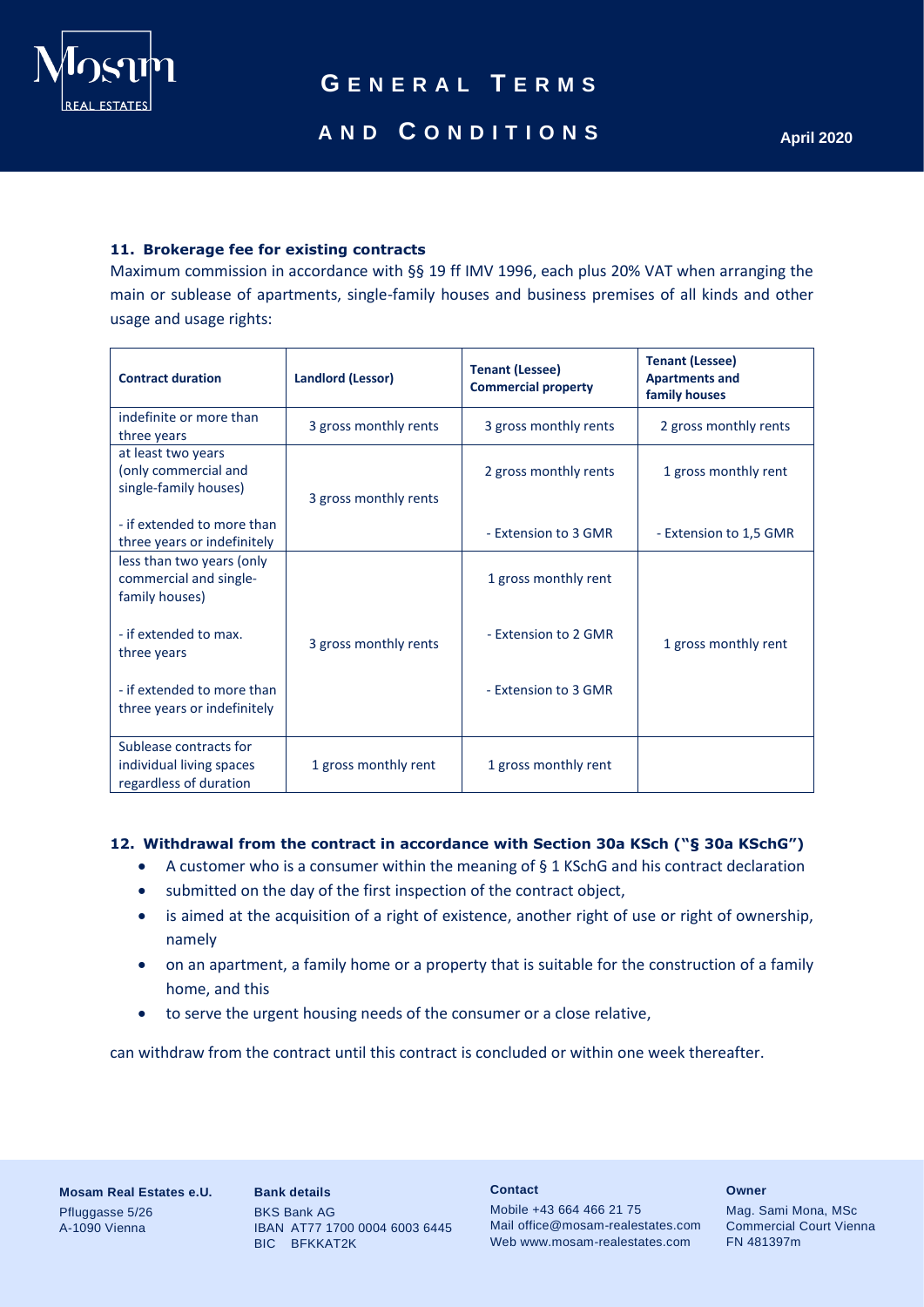

# **AND C O N D I T I O N S April 2020**

The period begins to run only when a document has been issued to the consumer, the name and address of the entrepreneur, the information necessary to identify the contract and information about the right of withdrawal. The right of withdrawal expires in the event of missing or incorrect instruction only one month after mutual fulfilment of the contract.

## **13. Privacy**

Mosam Real Estates does not process personal data for business purposes. The details on privacy are available on the website www.mosam-realestates.com.

# **14. Information Obligation**

The customer and Mosam Real Estates are obliged to provide each other with the necessary information and messages. Mosam Real Estates makes no warranties or assumes no liability for the accuracy of information based on information provided by the party entitled to dispose.

# **15. Basics, additional Agreements**

The concluded brokerage contract and these general terms and conditions apply in this order. Unless expressly provided for in individual cases, the provisions of the Broker Act and the ordinance of the Federal Ministry for Economic Matters on the Code of Conduct and Exercise for Real Estate Agents apply. Additional agreements must be made in writing and can only be concluded with authorized bodies of Mosam Real Estates

**Mosam Real Estates e.U.** Pfluggasse 5/26 A-1090 Vienna

**Bank details** BKS Bank AG IBAN AT77 1700 0004 6003 6445 BIC BFKKAT2K

#### **Contact**

Mobile +43 664 466 21 75 Mail office@mosam-realestates.com Web www.mosam-realestates.com

#### **Owner**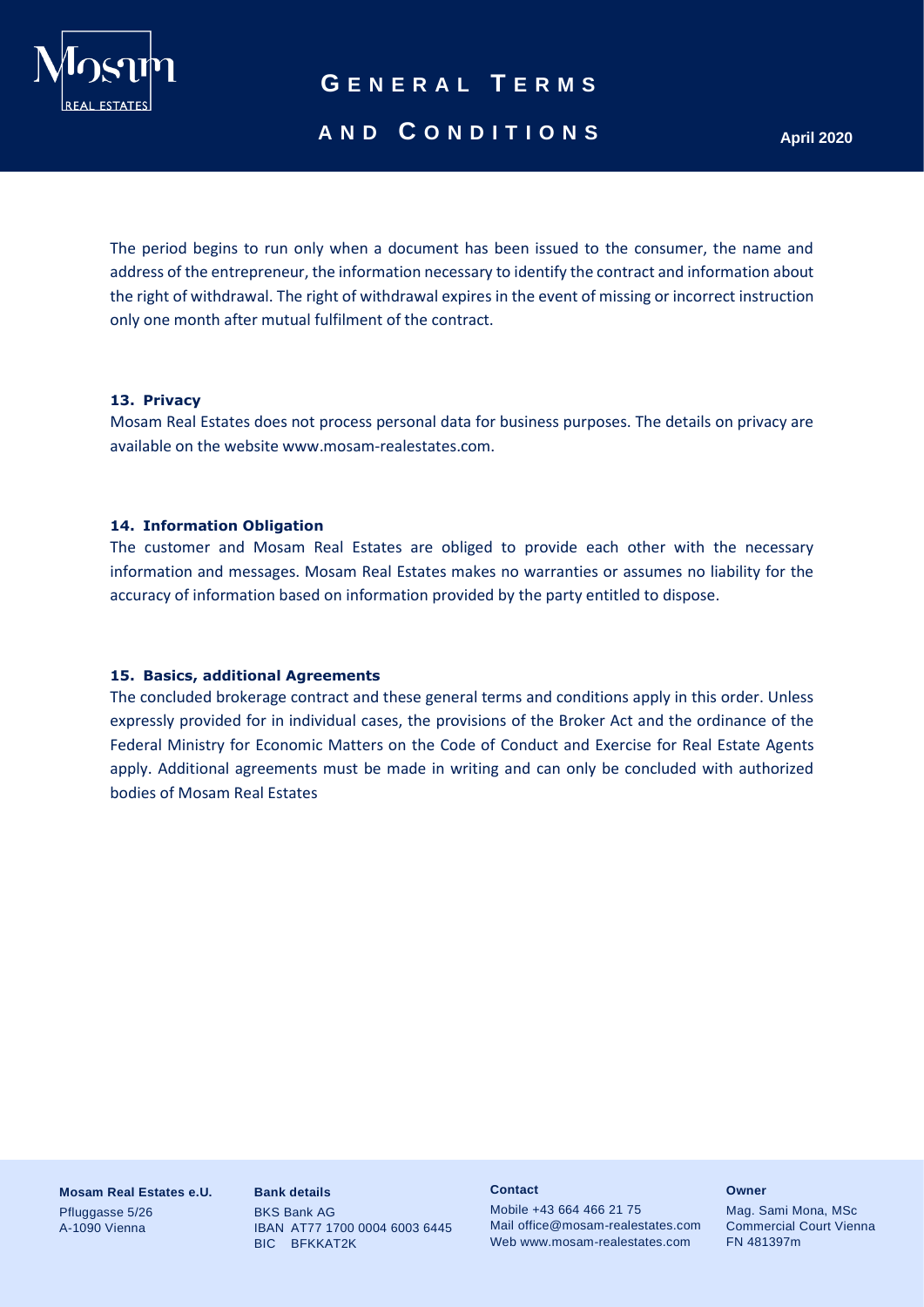

# **AND C O N D I T I O N S April 2020**

# **B) Information about the right of withdrawal and cancellation policy**

Mosam Real Estates hereby informs the customer that a consumer has the right to withdraw from this contract within 14 days upon conclusion of the brokerage order or a search or offer order outside the broker's business premises or exclusively via distance selling in accordance with § 11 FAGG. The withdrawal period begins on the day the contract is concluded. In order to exercise this right of cancellation, Mosam Real Estates must be informed of the decision to cancel the contract by means of a clear statement (e.g. a letter sent by post, a fax or an email). The model withdrawal form (see below) can be used for this, but this is not mandatory. In order to meet the cancellation deadline, it is sufficient for the customer to send the notification of the exercise of the right of cancellation before the cancellation period has expired.

In the event of revocation, Mosam Real Estates will reimburse all payments it has received from the customer immediately and at the latest within 14 days from the date on which Mosam Real Estates received notification of the revocation of this contract. The same method of payment that was used for the original transaction is used for this repayment. Under no circumstances will fees be charged for this repayment.

If the broker is to take action before the expiry of this 14-day withdrawal period, an express request is required from the customer, who - if the contract has been fulfilled in full (naming the property or the option according to point 10 or/and point 11 of subject GTC) within this period - has his right of withdrawal in accordance with. § 11 FAGG loses.

There is an obligation to pay the commission only after the brokered transaction (purchase contract, rental contract) has been concluded due to the merit, causal activity of the broker.

In the event of a withdrawal under § 11 FAGG, the consumer undertakes not to make use of the information obtained.

As of: April 2020

**Mosam Real Estates e.U.** Pfluggasse 5/26 A-1090 Vienna

**Bank details** BKS Bank AG IBAN AT77 1700 0004 6003 6445 BIC BFKKAT2K

#### **Contact**

Mobile +43 664 466 21 75 Mail office@mosam-realestates.com Web www.mosam-realestates.com

#### **Owner**